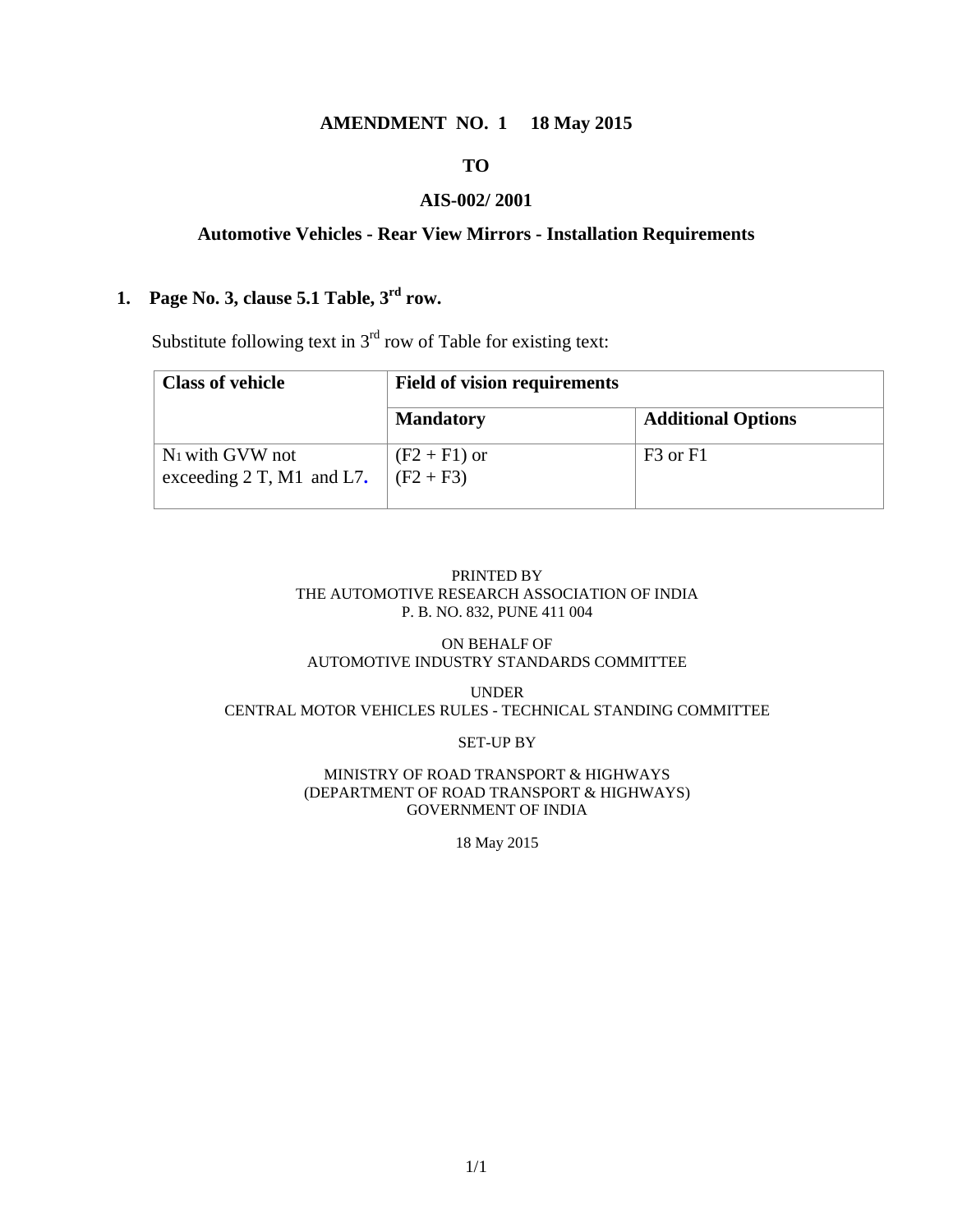# **AIS - 002/2001**

# AUTOMOTIVE INDUSTRY STANDARD

# **Automotive Vehicles - Rear - View Mirrors - Installation Requirements**

PRINTED BY:

THE AUTOMOTIVE RESEARCH ASSOCIATION OF INDIA P. B. NO. 832. PUNE 411 004

ON BEHALF OF : AUTOMOTIVE INDUSTRY STANDARD COMMITTEE

UNDER CENTRAL MOTOR VEHICLE RULES - TECHNICAL STANDING COMMITTEE

> SET-UP BY MINISTRY OF ROAD TRANSPORT & HIGHWAYS GOVERNMENT OF INDIA

> > June 2001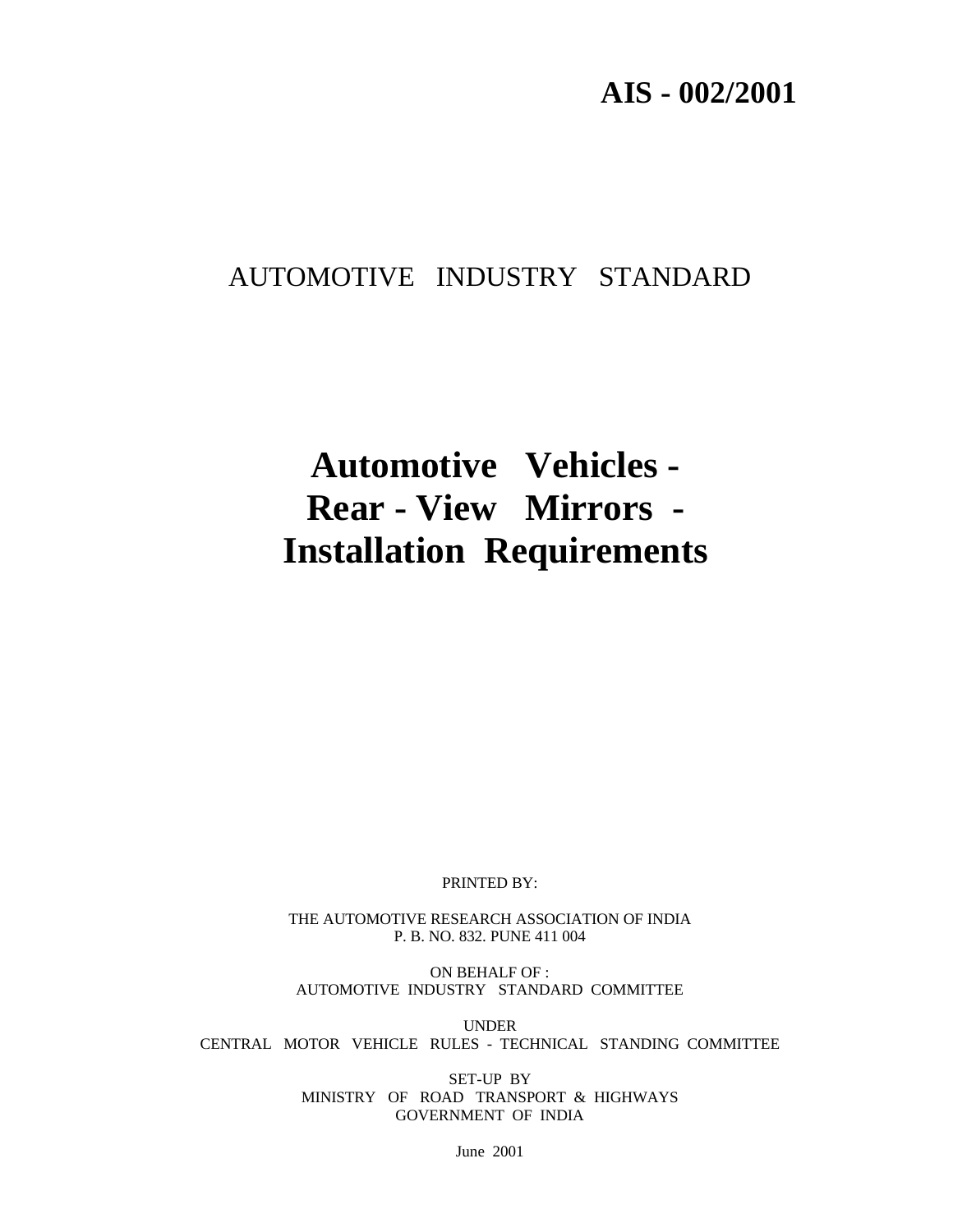# Status chart of the Standard to be used by the purchaser for updating the record

| Sr.<br>No. | Corr-<br>igenda. | Amend-<br>ment | <b>Revision</b> | <b>Date</b> | <b>Remark</b> | Misc. |
|------------|------------------|----------------|-----------------|-------------|---------------|-------|
|            |                  |                |                 |             |               |       |
|            |                  |                |                 |             |               |       |
|            |                  |                |                 |             |               |       |
|            |                  |                |                 |             |               |       |
|            |                  |                |                 |             |               |       |
|            |                  |                |                 |             |               |       |
|            |                  |                |                 |             |               |       |

**General remarks :**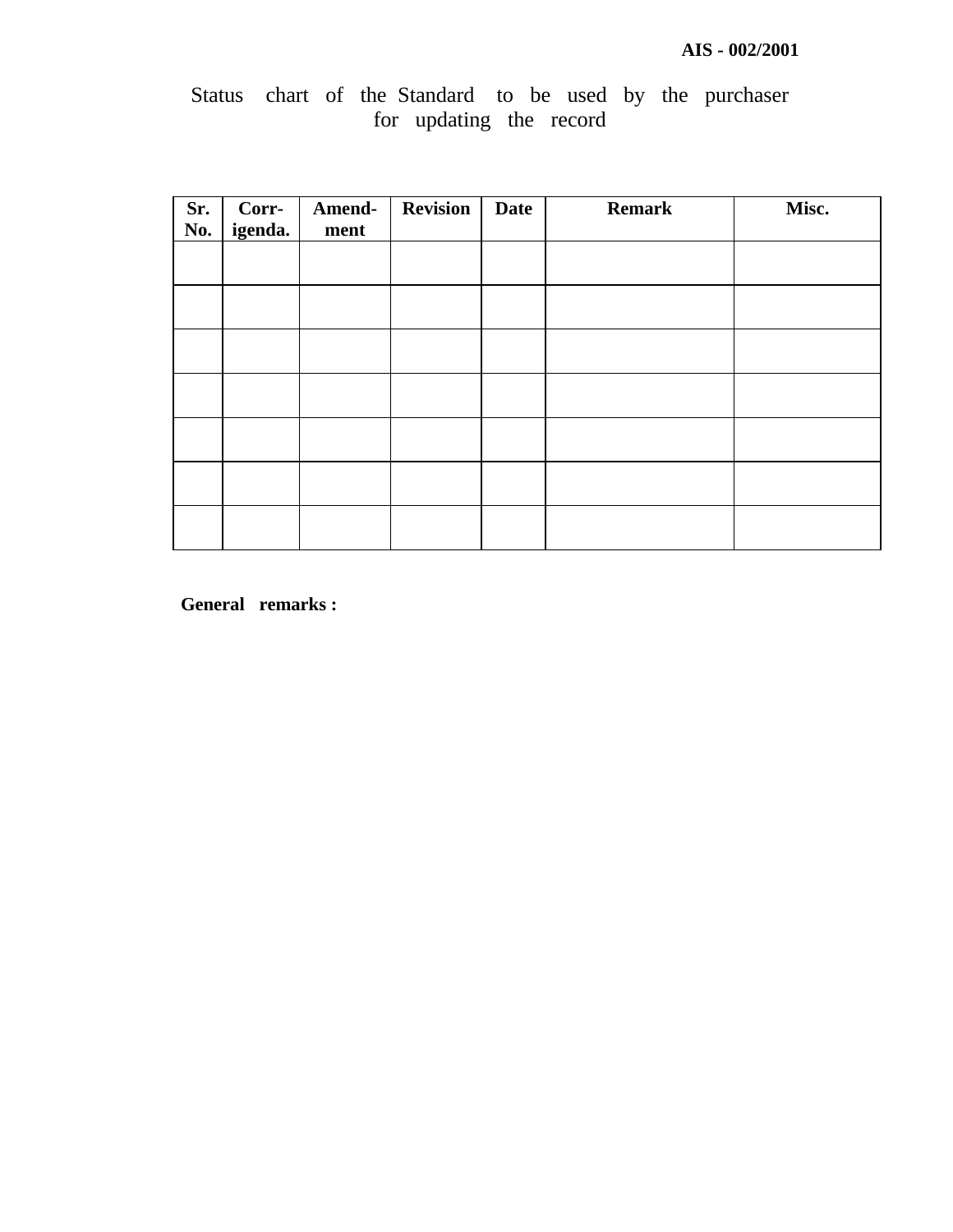#### **Introduction**

The Government of India felt the need for a permanent agency to expedite the publication of standards and development of test facilities in parallel when the work on the preparation of the standards is going on, as the development of improved safety critical parts can be undertaken only after the publication of the standard and commissioning of test facilities. To this end, the Ministry of Surface Transport (MOST) has constituted a permanent Automotive Industry Standard Committee (AISC) vide order No.RT-11028/11/97-MVL dated September 15, 1997. The standards prepared by AISC will be approved by the permanent CMVR Technical Standing Committee (CTSC). After approval, the Automotive Research Association of India, (ARAI), Pune, being the secretariat of the AIS Committee, has published this standard. For better dissemination of this information ARAI may publish this document on their Web site.

Rear view mirrors and the field of vision provided by them is a safety requirement. This standard prescribes the field of vision to be provided by the rearview mirrors for various categories of vehicles.

Considerable assistance has been taken from the following EEC directives and ECE Regulations in preparing this standard.

- 1. ECE 46 Uniform provisions concerning the approval of rear view mirrors of motor vehicles with regard to the installation of rear view mirrors.
- 2. ECE R 81 Uniform provisions concerning the approval of rear view mirrors of two wheeled power driven vehicles, with or without side car, with regard to the mounting of rear view mirrors on handle bars.
- 3. EEC directive 71/127/EEC as amended by Directive 79/795/EEC, 85/205/EEC, 86/562/EEC, 87/354/EEC and 88/321/EEC.
- 4. EEC directive 97/24/EC, Chapter 4.

The Committee responsible for preparation of this standard is given in Annex 4.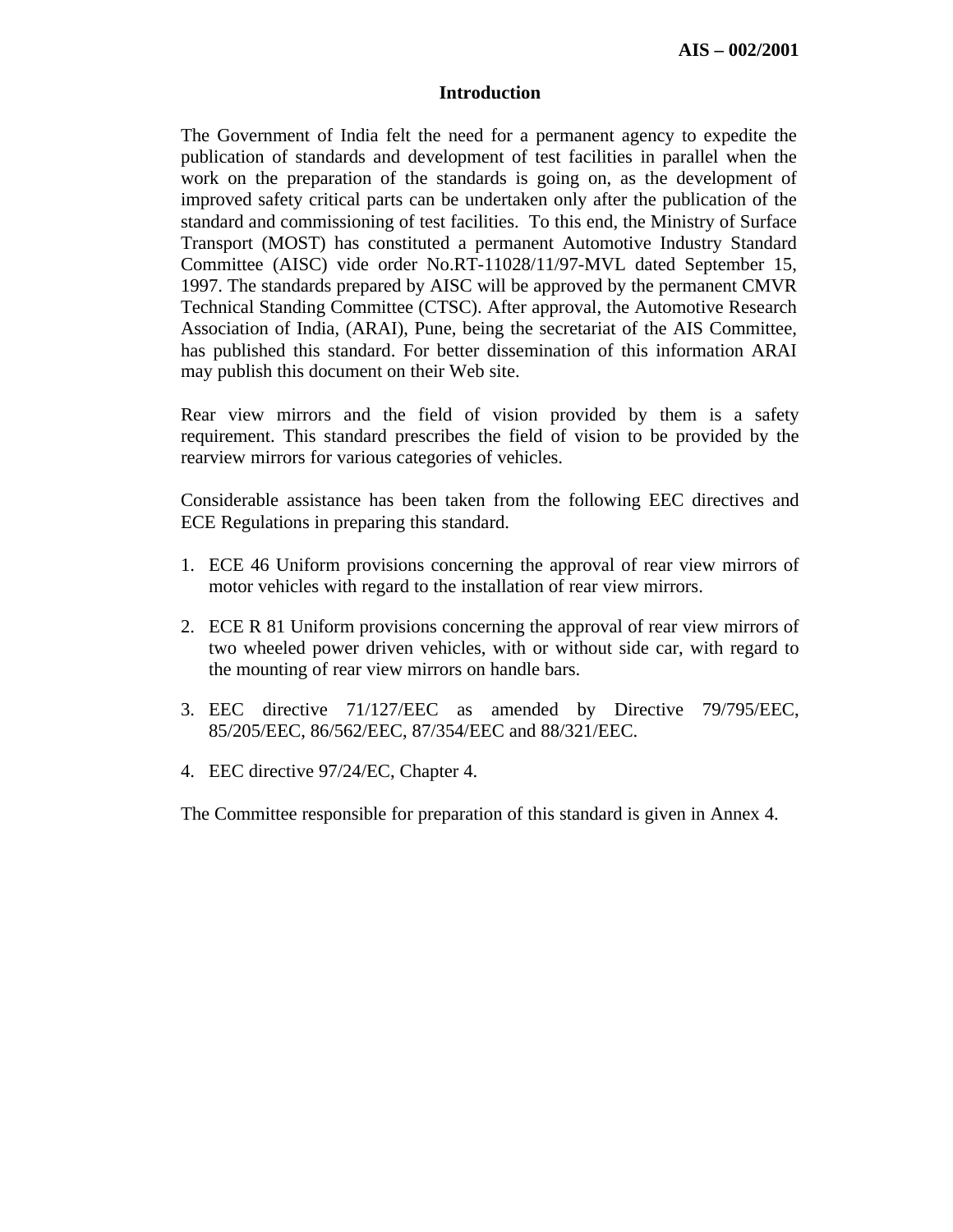# **Automotive Vehicles - Rear View Mirrors - Installation Requirements**

#### **1. SCOPE**

This standard specifies installation requirements of interior and exterior rear view mirrors in Automotive vehicles.

#### **2. REFERENCES**

2.1 Following Indian standards are necessary adjuncts to this standard :

| (1) | IS 11825-1986:              | Method of weighment of automotive vehicles.                                                            |
|-----|-----------------------------|--------------------------------------------------------------------------------------------------------|
| (2) | IS 9727 -1981 :             | Terms and definitions of dimensions for Mopeds.                                                        |
| (3) | IS 9211 -1979               | Denominations and definitions of weights of road<br>vehicles.                                          |
| (4) | IS 11422-1985 :             | Terms and definitions of weights of Scooters and<br>Motorcycles.                                       |
| (5) | IS 14413-1996 :             | Automotive vehicles – Tell tales symbols and<br>controls on Two-wheeled and Three-wheeled<br>vehicles. |
| (6) | IS 14272 (Part 1)-<br>1995: | Automotive vehicles – Types – Terminology –part<br>1 - three and four-wheelers.                        |

- 2.2 The definitions given in AIS 001 shall apply.
- 2.2.1 "Type of vehicle in respect of rear view mirrors" means motor vehicles do not differ among themselves in respect of the specifications given in Annex I.

# **3. TYPE APPROVAL**

- 3.1 Application for Type Approval
- 3.1.1 The vehicle manufacturer shall submit following information for type approval of a vehicle:

Technical specifications of vehicle and mirror which shall include at least the details given in Annex 1.

- 3.2 Modifications/changes in technical specification.
- 3.2.1 Every functional modification in technical specifications pertaining to installation of rear view mirror declared in accordance with 3.1, shall be intimated to the testing agency. Testing agency may then consider, whether;
- 3.2.1.1 Vehicle with modifications complies with specified requirements, or,
- 3.2.1.2 any testing is required.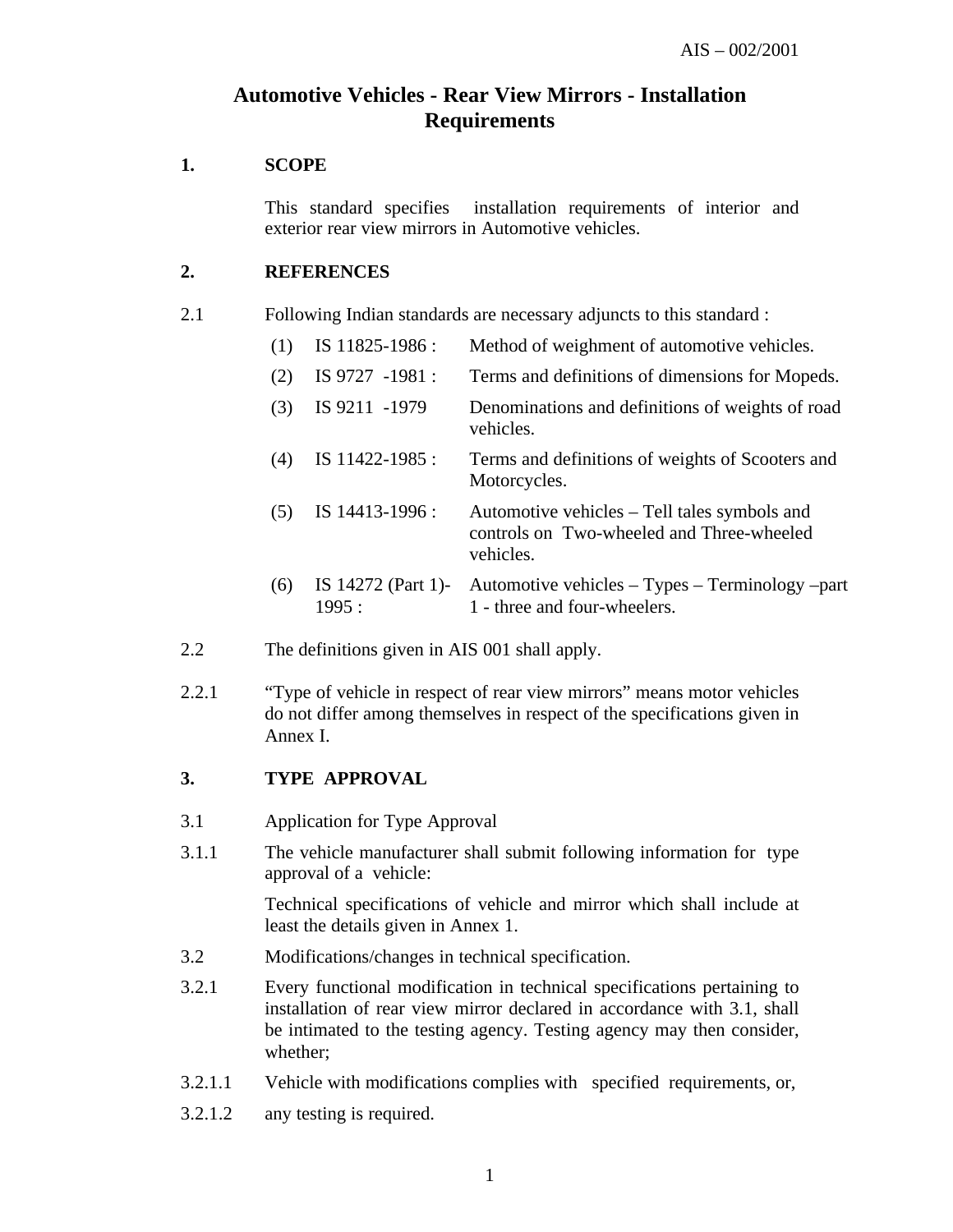- 3.2.2 For considering whether testing is required or not, guidelines given in Annex 2 shall be followed.
- 3.2.3 In case of 3.2.1.2, checks for those parameters which are affected by the modifications only need to be carried out.
- 3.2.4 In the event of 3.2.1.1. or in the case of 3.2.1.2 after successful compliance to requirements, the certificate of compliance shall be validated for the modified version.
- 3.2.5 These conditions are applicable irrespective of any change in commercial name of the model.

## **4. GENERAL REQUIREMENTS**

- 4.1 Rear-view mirrors shall be complying with the requirements of AIS No 001 from the date notified and shall be fitted in such a way that the mirror does not move significantly to change the field of vision as measured or vibrate to an extent which would cause the driver to misinterpret the nature of the image perceived.
- 4.2 The adjusted position of mirror shall remain substantially unchanged after vehicle is driven at speeds of up to 80% of its maximum design speed, but not exceeding 150 km/h, for about 10 minutes time, on test track or highways.
- 4.3 If the interior rear view mirror does not provide any rearward vision, its presence is not mandatory. However, such a fitment is allowed even if it gives partial rearward vision, provided all other vision requirements are met.
- 4.4 In case of 2 wheelers with engine capacity upto 70cc, one mirror on right side and for other 2 wheelers and unbodied 3 wheelers, two mirrors, one on right side and another on left side, shall be fitted or set in such a way that the center of the reflecting surface is at least 280 mm towards the outside of the longitudinal median plane of the vehicle. Before the measurement, the handlebars must remain in the position corresponding to the vehicle's traveling in a straight line and the rear view mirror(s) shall be set in their normal position of use. In case of 2 wheelers with engine capacity not exceeding 70cc, additional mirror on left side may be optionally fitted.
- 4.5 In the case of mirrors fitted on 2 and 3 wheelers (Class VI), mirrors shall comply with the dimensional requirements of clause 6.5 of AIS 001.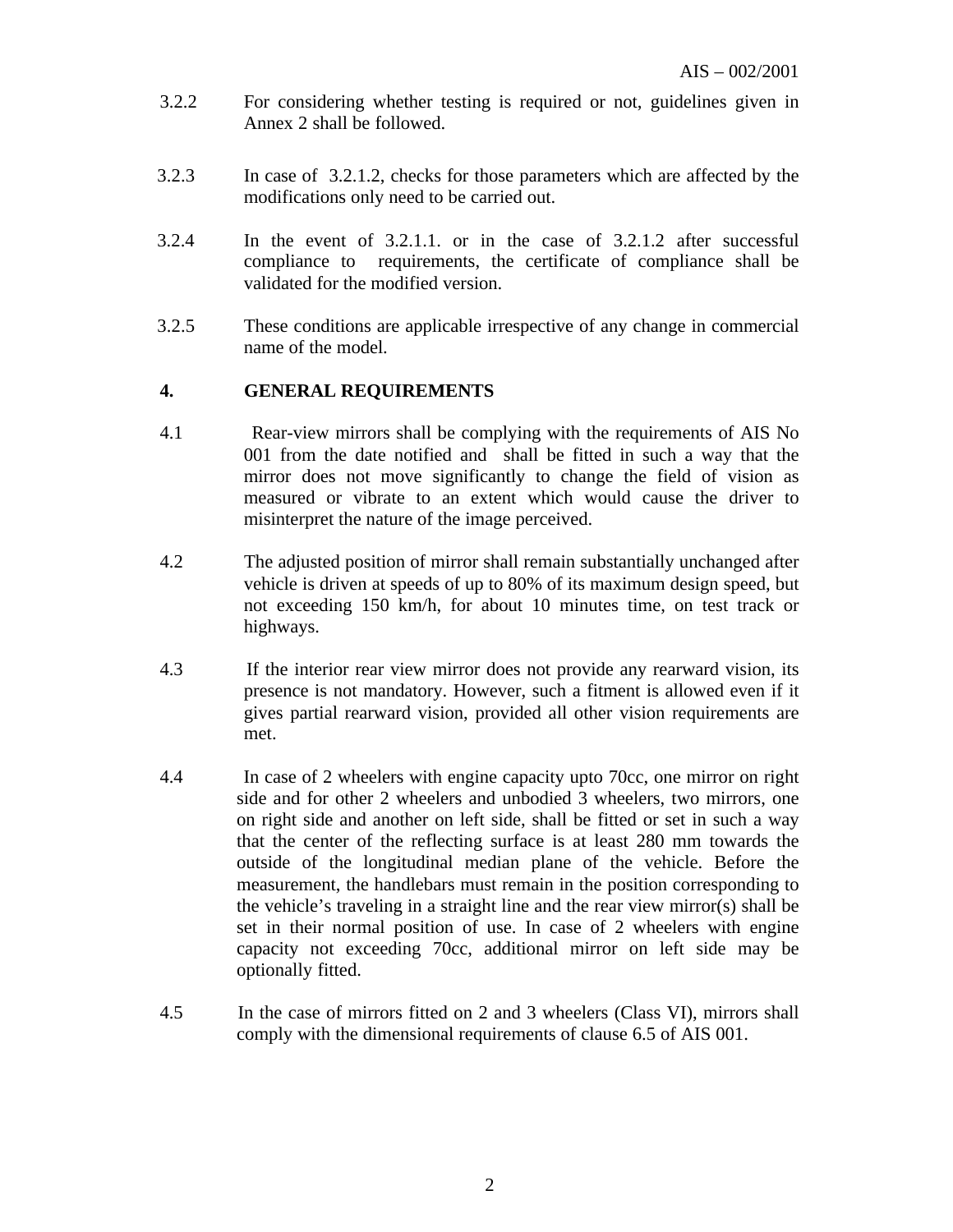# **5. FIELD OF VISION REQUIREMENTS**

5.1 Vehicle Completely built by the vehicle manufacturer:

In case of completely built vehicles and in the case of incompletely built vehicles (Drive away Chassis), where the rear view mirror is a part of the fitment by the vehicle manufacturer, the field of vision requirements for vehicles with body as mentioned below shall be fulfilled by fitment of suitable class and number of rear view mirrors.

| Class of vehicle                                                                  | Field of vision requirements  |                                  |
|-----------------------------------------------------------------------------------|-------------------------------|----------------------------------|
|                                                                                   | Mandatory                     | <b>Additional Options</b>        |
| $N_1$ with GVW not                                                                | $(F2 + F1)$ or                | F <sub>3</sub> or F <sub>1</sub> |
| exceeding 2t & $M_1$                                                              | $(F2 + F3)$                   |                                  |
| $N_1$ with $GVW > 2t$                                                             | $(F2 + F1)$ or                | F <sub>3</sub> or F <sub>1</sub> |
|                                                                                   | $(F2 + F4)$                   |                                  |
| M <sub>2</sub>                                                                    | $(F2 + F4)$                   | F5 and $(F6 \text{ or } F7)$     |
| $N_2$ with GVW not                                                                | $(F2 + F4)$ or F5             | F1 and $(F6 \text{ or } F7^*)$   |
| exceeding 7.5t                                                                    | (F5 is mandatory if F4 is not |                                  |
|                                                                                   | achieved by convex mirrors)   |                                  |
| $N_2$ with GVW > 7.5t                                                             | $(F2 + F4 + F5)$              | F1 and (F6 or $F7$ <sup>*</sup>  |
| $M_3$                                                                             | $(F2 + F4)$                   | F5 and (F6 or $F7^{\degree}$ )   |
| $N_3$                                                                             | $(F2 + F4 + F5)$ and          | F1                               |
|                                                                                   | $(F6 \text{ or } F7*)$        |                                  |
| 3WH with body                                                                     | $(F2 + F3)$                   | F1                               |
| * Provided the height of lowermost point of mirror or its support is greater than |                               |                                  |

5.2 Incomplete vehicles (Drive-away Chassis):

2m.

5.2.1 In case of incompletely built vehicles (Drive away Chassis), where the rear view mirror is not a part of the fitment by the vehicle manufacturer, the sizes of mirror shall be as follows:

| Category<br>vehicles | <b>Mirror Size</b>                                                                                                                                                                 |
|----------------------|------------------------------------------------------------------------------------------------------------------------------------------------------------------------------------|
| $M2$ , $N2$          | 130 mm W X 240 mm H                                                                                                                                                                |
| M3, N3               | Upper size $183 \text{ mm} \text{W} \times 315 \text{ mm} \text{H}$<br>Lower Size 183 mm W X 122 mm H<br>The lower mirror would have a wider angle vision than the<br>upper mirror |
| 3 Wheelers           | Equivalent to circle of 110 mm diameter.                                                                                                                                           |

5.2.2 In such cases, verification would not have been carried out at the time of type approval, as the fitment of mirror would be fitted only at the time of bodybuilding. This shall be indicated in the certificate and is to be verified by the registering authority.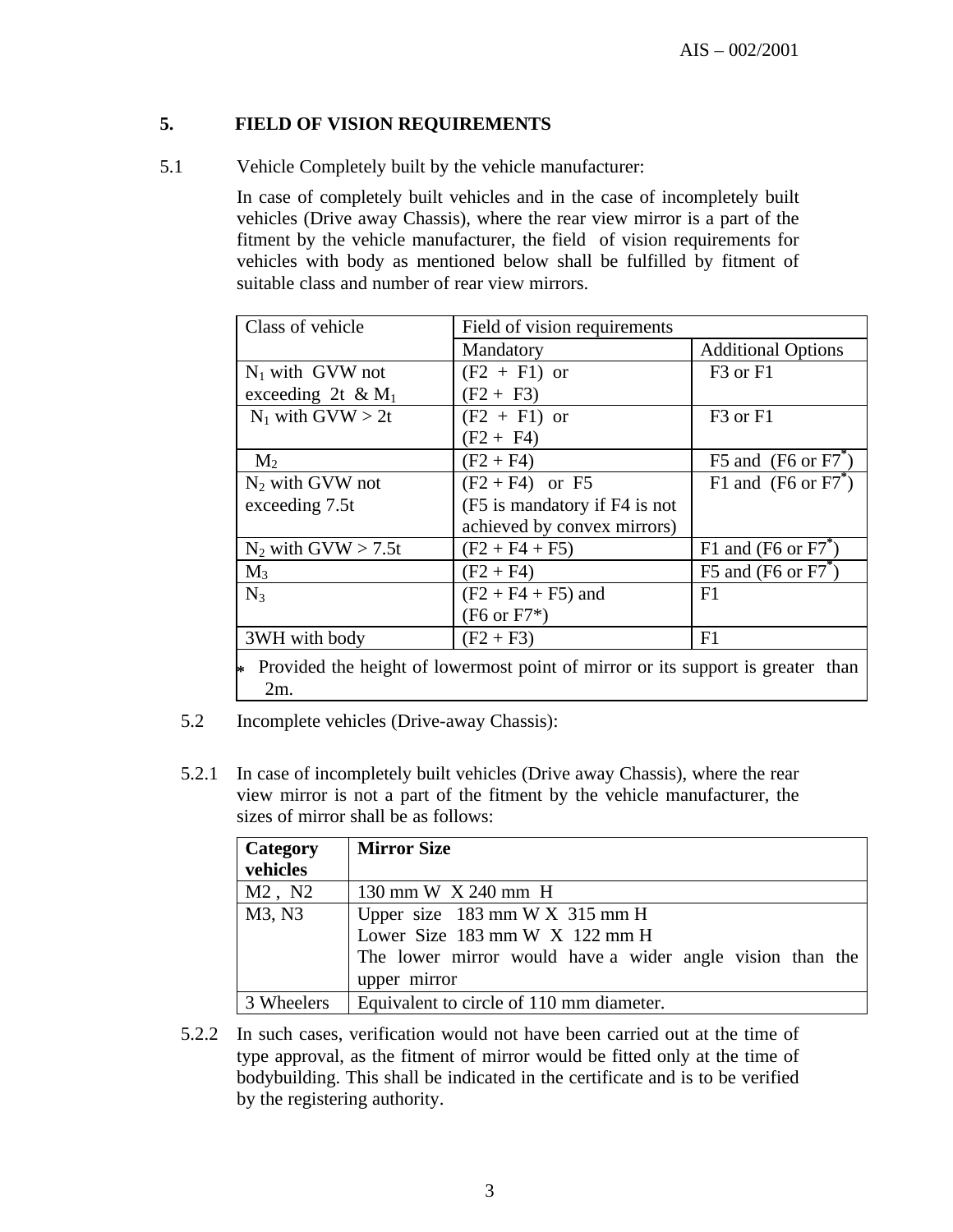# **6. POSITION**

- 6.1 Rear view mirrors shall be so placed that the driver, when sitting on the driving seat, in a normal driving position, has a clear view of the road to the rear and side(s) of the vehicle.
- 6.2 Exterior rear-view mirrors shall be visible through side windows or through the portion of the windscreen that is swept by the windscreen wiper, nevertheless, for design reasons visibility through wiped area shall not apply to exterior rear-view mirrors fitted on left side of vehicles of categories  $M_2$  and  $M_3$  and visible
- 6.3 In the case of any vehicle which is in chassis/cab form when the field of vision is measured, the minimum and maximum body widths shall be stated by the manufacturer and, if necessary, simulated by dummy headboards. All vehicles and mirror configurations taken into consideration during the tests shall be shown on the test report.
- 6.4 The prescribed exterior rear-view mirror on the driver's side of the vehicles shall be so located that an angle of not more than 55° is formed between the vertical longitudinal median plane of the vehicle and the vertical plane passing through the center of rear-view mirror and through the center of the straight line 65mm long which joins the driver's two ocular points (See figure a). This condition shall deemed to have met if the vehicle manufacturer certifies so.



**Figure a**

- 6.5 Rear-view mirrors shall not project beyond the exterior bodywork of the vehicle substantially more than necessary to comply with the field of vision requirements.
- 6.6 Where the lower edge of an exterior rear-view mirror is less than 2 m above the ground when the vehicle is loaded to its maximum permissible weight (GVW), this rear-view mirror shall not project more than 0.20 m beyond the overall width of the vehicles measured without rear-view mirrors.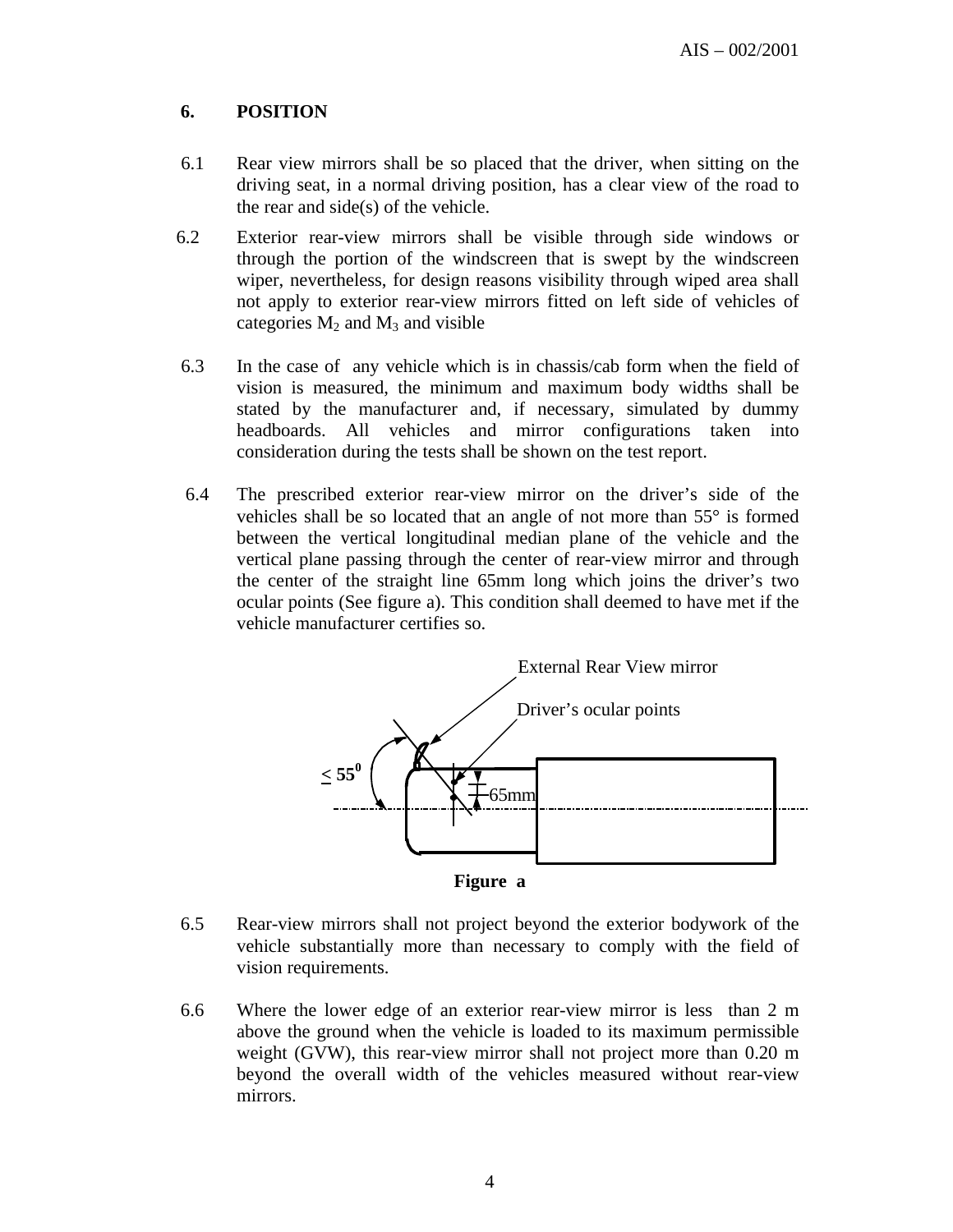6.7 In case of vehicle satisfying field of view requirement of F6 or F7, rear view mirrors shall be mounted on vehicles in such a way that, regardless of their position after adjustment, no part of these mirrors or their holders is less than 2 m from the ground when the vehicle is under a load corresponding to its maximum permissible weight (GVW).

These rear-view mirrors shall not, however, be mounted on vehicles, the cab height of which, is such as to prevent compliance with this requirement.

 6.8 Subject to the requirements of items 6.5, 6.6 and 6.7 rear-view mirrors may project beyond the permissible maximum width of vehicle.

## **7. ADJUSTMENT**

- 7.1 The interior rear-view mirror shall be capable of being adjusted by the driver from his driving position.
- 7.2 The exterior rear-view mirror situated on the driver's side shall be capable of being adjusted from inside the vehicle while the door is closed although the window may be open. The mirror may, however, be locked in position from the outside.
- 7.3 The requirements of item 7.2 do not apply to exterior rear-view mirrors, which, after having been knocked out of alignment, can be returned to their former position without the need of adjustment.

#### **8. FIELDS OF VISION**

- 8.1 The fields of vision have been defined in clause 5 of this standard. A tolerance of  $\pm 10\%$  shall apply on all dimensions.
- 8.2 The fields of vision defined in clause 5 shall apply in respect of Ambinocular vision, the eyes being at the driver's ocular points. The fields of vision shall be determined when the vehicle is in running order (includes vehicle in kerb weight condition and driver of weight  $75 \pm 5$  kg). In case of vehicle other than 2 or 3 wheelers, the vehicle shall carry in addition one front seat passenger, the mass of the passenger being 75  $\pm$  5 kg.. The field of vision shall be established through windows which have a total light transmission factor of at least 70% measured perpendicularly to the surface.
- 8.3 In the case of rear-view mirrors consisting of several reflecting surfaces which are either of different curvature or make an angle with each other on the reflecting surfaces, the combinations (see item 6.2.2 of AIS 001) shall provide the field of vision specified for the class of which they belong.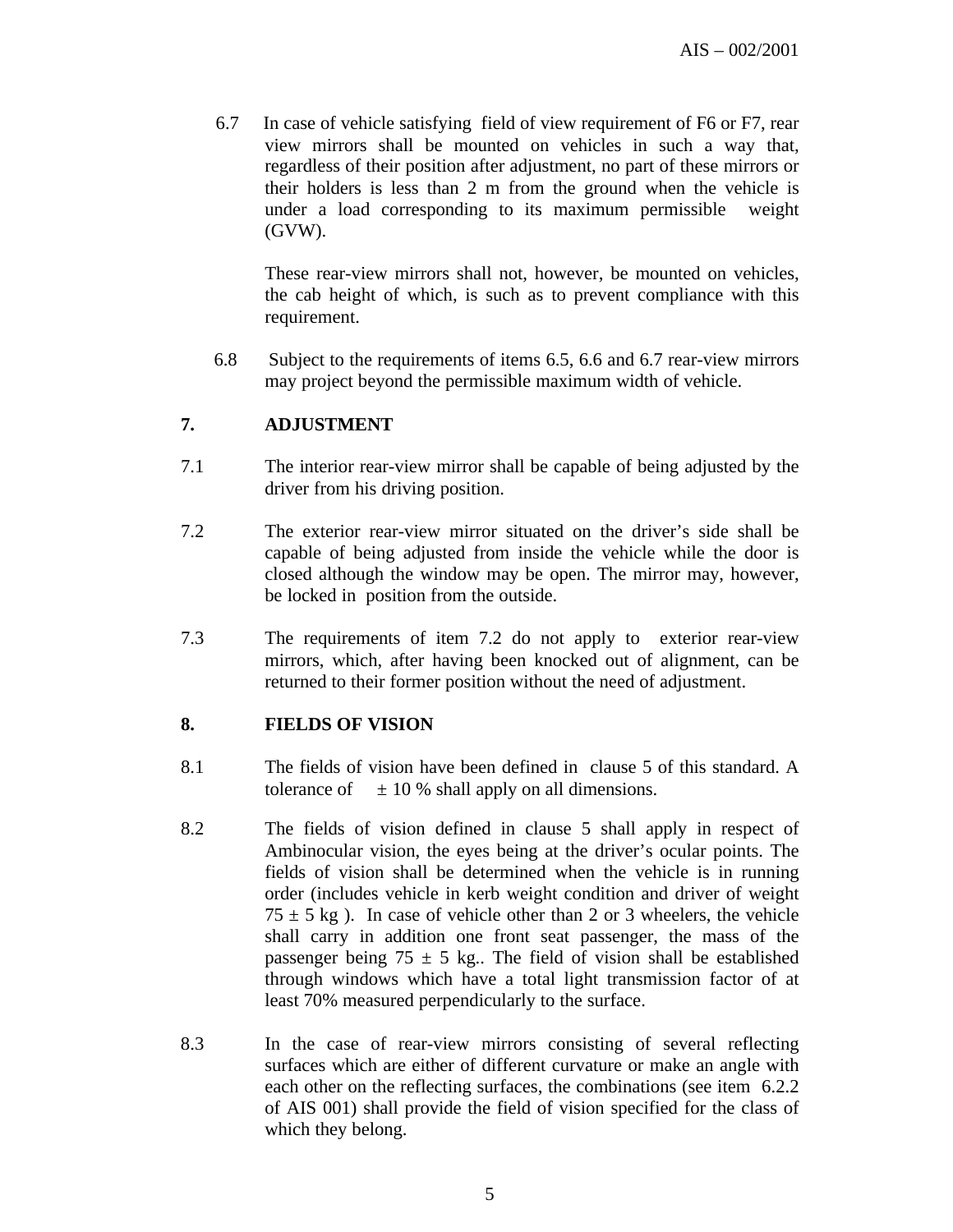#### 8.4 Obstructions

- 8.4.1 Interior rear-view mirrors
- 8.4.1.1 A reduction in the field of vision due to the presence of devices such as head restraints, parts of body work, sun visors, rear window wipers and heating elements etc,, is permissible provided that all these devices together do not obscure more than 15% of the specified field of vision.
- 8.4.1.2 The degree of obstruction is measured with the headrests adjusted to their lowest possible position and with the sun visors folded back.
- 8.4.2 *Exterior rear-view mirrors*
- 8.4.2.1 In the fields of vision specified above, obstruction due to the bodywork components, such as door handles, outline marker lights, direction indicators and the extremities of rear bumpers, as well as reflective surface cleaning components etc, shall not be taken into account if they are responsible for a total obstruction of less than 10% of the specified field of vision.

## 8.5 Test Procedure

 The field of vision shall be determined by placing powerful light sources at the ocular points and examining the light reflected on the vertical monitoring screen. Other equivalent methods may be used.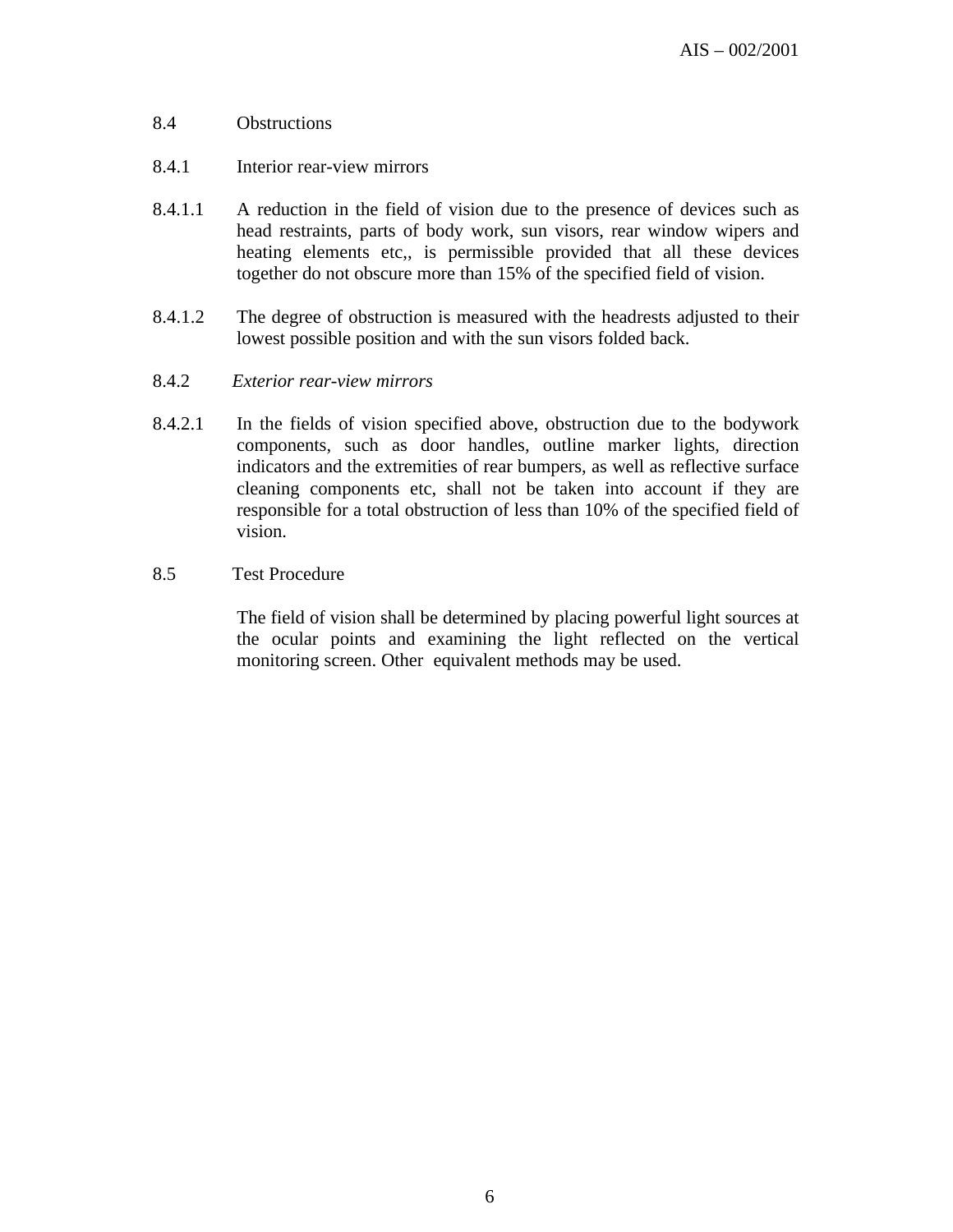### **ANNEX - 1**

Technical specifications to be submitted by vehicle Manufacturer.

| 1.    | Name of the vehicle manufacturer                                                                  |          |
|-------|---------------------------------------------------------------------------------------------------|----------|
| 2.    | Address of the vehicle manufacturer:                                                              |          |
| 3.    | Address of plant(s) where<br>vehicle is manufactured                                              |          |
| 4.    | Vehicle model                                                                                     |          |
| 5.    | Type of vehicle                                                                                   |          |
| 6.    | Category of vehicle                                                                               |          |
| 7.    | Class of rear view mirror fitted<br>on vehicle                                                    |          |
|       |                                                                                                   |          |
| $8.*$ | Manufacturer of rear view mirror                                                                  | $\vdots$ |
| 9.    | Sketch showing mounting<br>dimensions of rear view<br>mirror on vehicle                           |          |
| 10.   | Maximum & minimum bodywork<br>width in respect of which, the rear<br>view mirrors are to be used. |          |

- \* Note 1: Copies of test reports/certificates indicating compliance of rear view mirror to AIS 001 shall be enclosed, if they are available with the test agency.
	- Note 2: In addition to the names of supplier, rear view mirrors mentioned above, the vehicle manufacturers shall inform the test agency that carried out the type approval, the names of new alternate suppliers for the items as and when they are being introduced.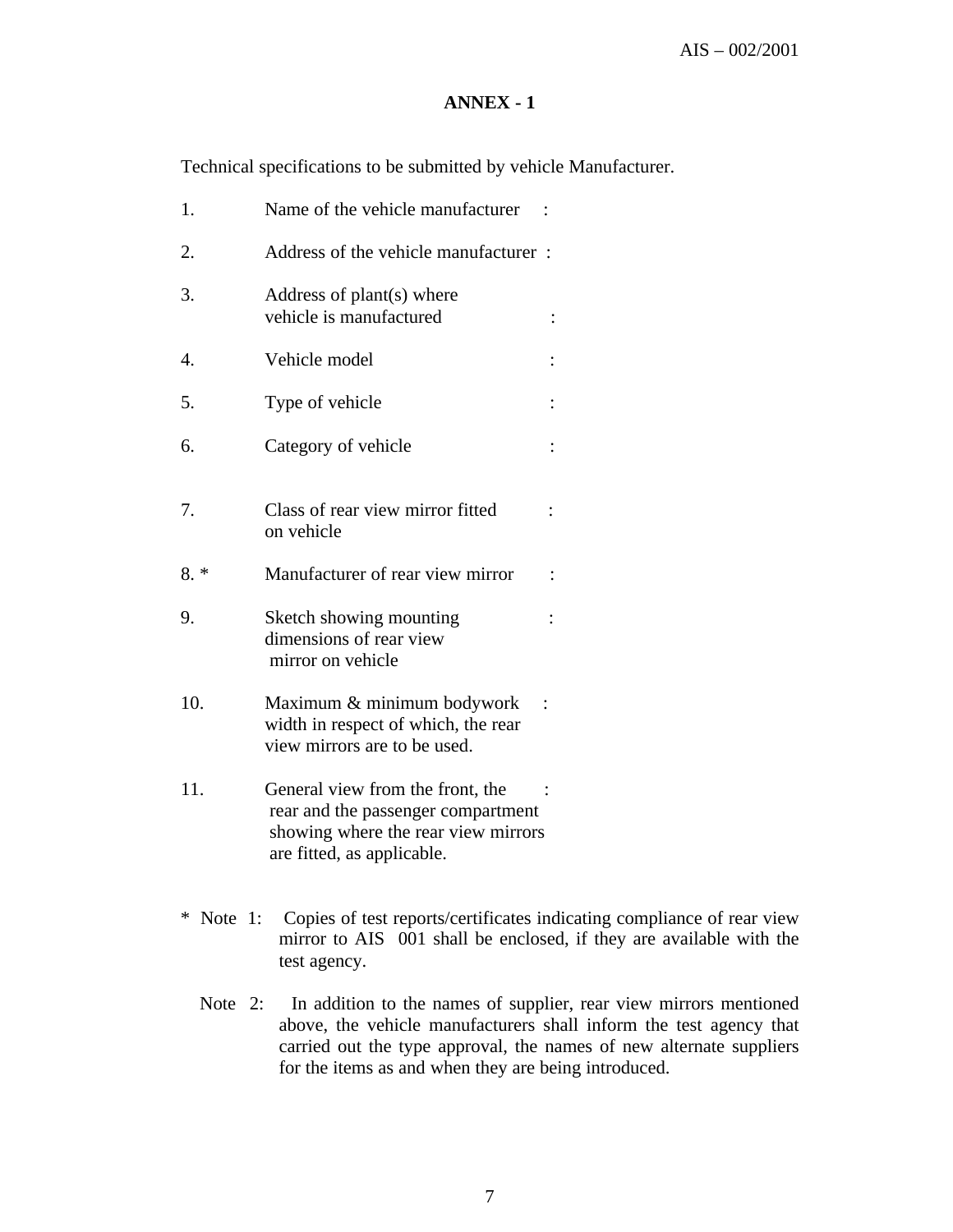#### **ANNEX - 2**

## **PARAMETERS FOR DECIDING THE NECESSARY TESTS FOR EXTENSION OF TYPE APPROVAL**

## **PREAMBLE:**

This Annex gives factors to be considered while selecting a vehicle to represent a range of variants for establishing compliance for Type Approval. This is also applicable to:

- Extension of Type Approval for changes in Technical Specifications of an already Type Approved Model.
- Establishing compliance of new models /variants based on an already Type Approved Model.

In general, when changes in Technical Specifications of a mirror do not affect the performance adversely, and are still within the stipulated limits, the Type Approval can be extended without further testing. If the changes affect some of the performance parameters, tests shall be carried out only for those parameters.

Where some parts, components / assemblies, used on an already Type Approved model are used in another model / variant, no additional tests will be needed to establish compliance of these parts, components / assemblies to the respective performance requirements.

In the case of following changes, tests shown against each, are necessary to be carried out for establishing compliance.

| Sr. No.          | PARAMETER AND CHANGE               | TEST TO BE CONDUCTED                   |
|------------------|------------------------------------|----------------------------------------|
|                  |                                    |                                        |
| 1.               | Change in Class of Mirror.         | All tests/checks.                      |
| $\overline{2}$ . | Change in mounting support         | Field of vision                        |
|                  | which changes the orientation in   |                                        |
|                  | vehicle.                           |                                        |
| 3.               | Change in width of vehicle         | If the width is increased and the      |
|                  |                                    | increase is within the permitted       |
|                  |                                    | obstruction of view limits, no test is |
|                  |                                    | required.                              |
| 4.               | Any change in drivers ocular point | All tests/checks.                      |
| 5.               | Same vehicle model but change in   | Field of vision                        |
|                  | vehicle category and variant.      |                                        |

Changes other than those listed above are considered to be having no adverse effect on Rear View Mirror installation requirements on vehicle.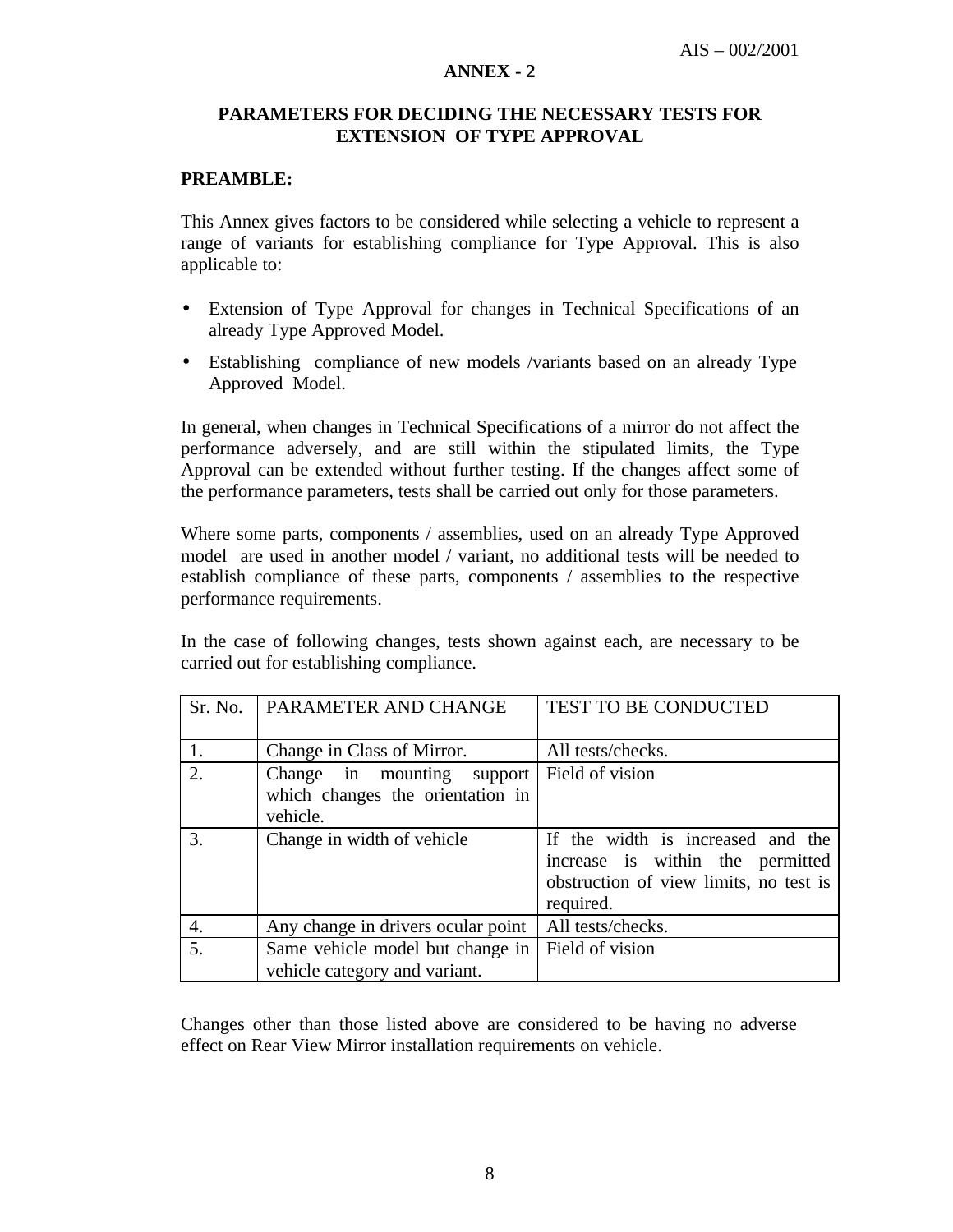**ANNEX – 3 FIGURES**



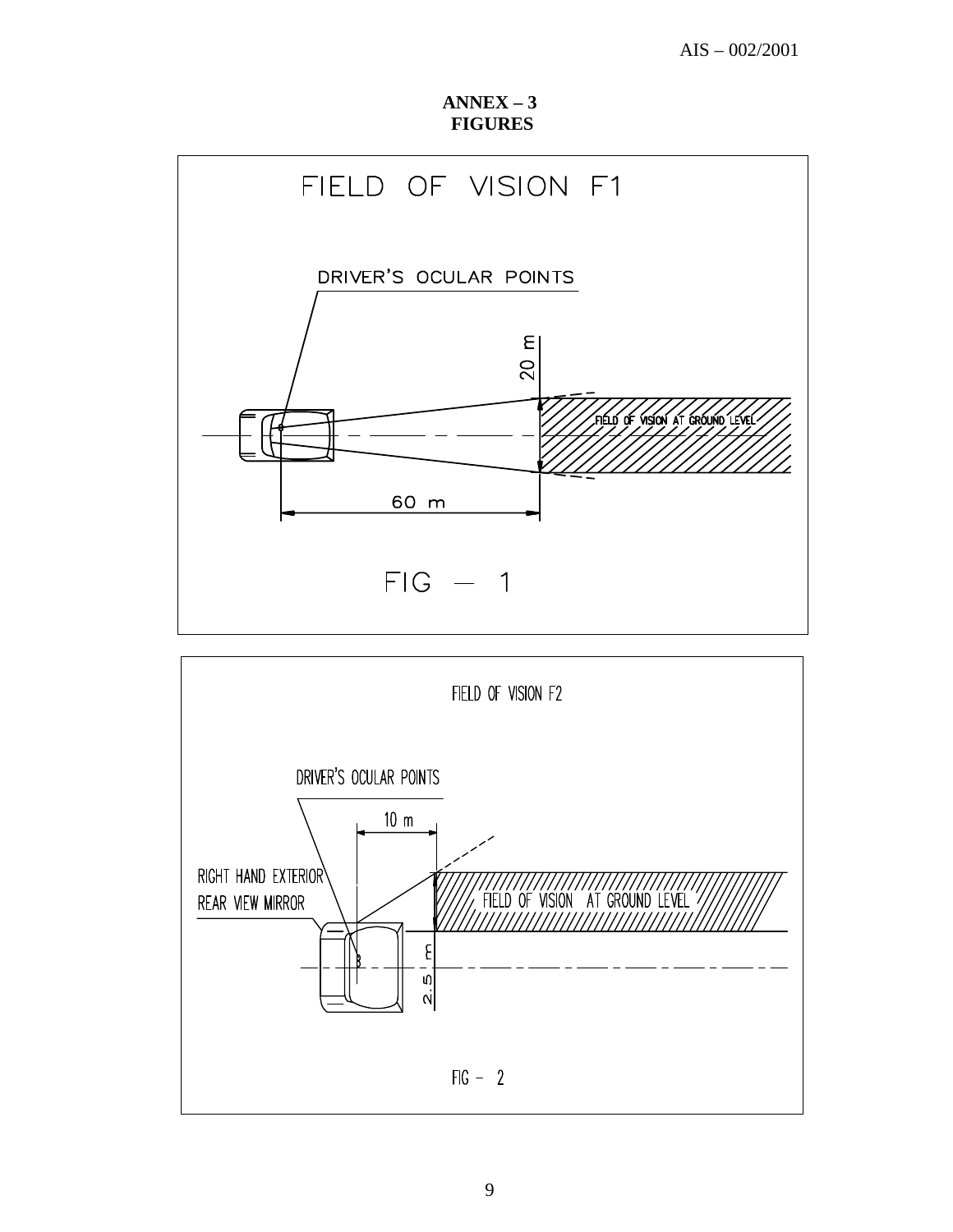AIS – 002/2001







10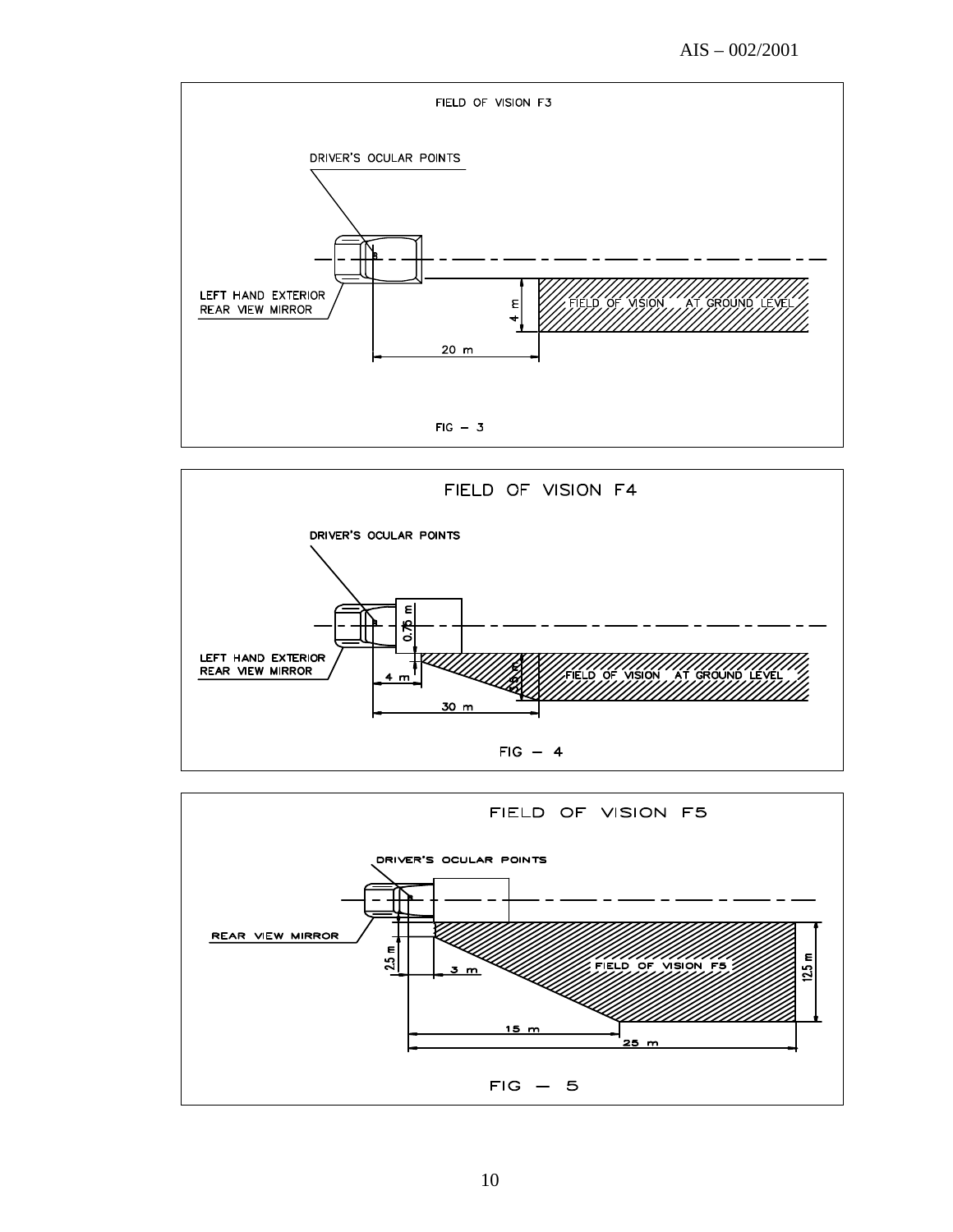